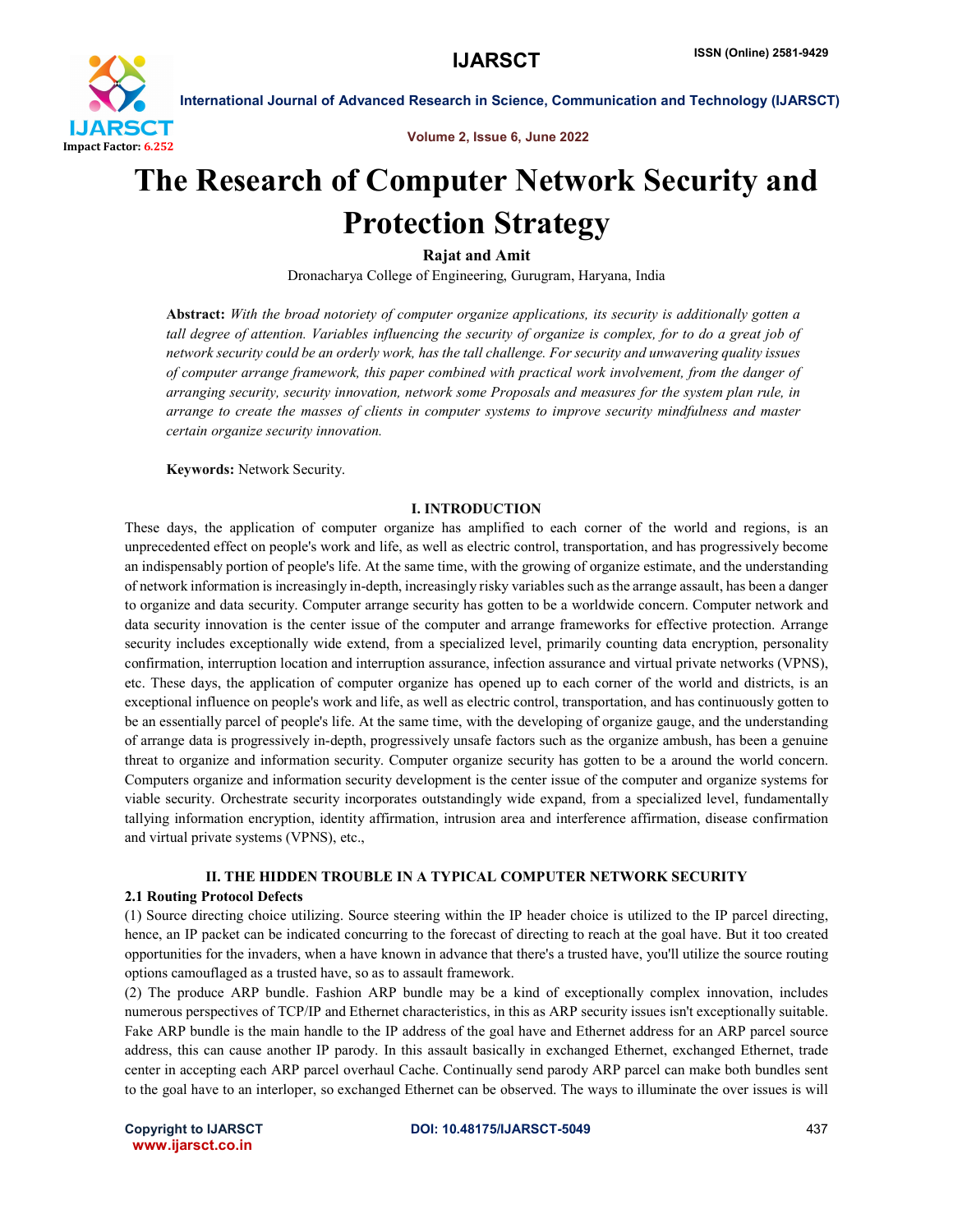

International Journal of Advanced Research in Science, Communication and Technology (IJARSCT)

#### Volume 2, Issue 6, June 2022

trade center set as inactive official. A attainable approach is when you have runs unusually (moderate arrange, IP packets presented. concurring to higher), reflect to the organize director.

### 2.2 Windows Operating System Security Flaw

ISAPI buffer flood Microsoft IIS (Web Data Server) is the foremost utilized Microsoft Windows NT and Windows 2000 Server computer program. At the time of introduce IIS, different ISAPI (Web Administrations Application Programming Interface) is consequently introduced. ISAPI permits designers to utilize an assortment of energetic connect library DLLs to extend the IIS server execution. A few energetic interface libraries, for case, idq.dll, a programming mistake, so they are not correct boundary check. In specific, they do not piece the long string. An aggressor can take advantage of this to the DLL to send information, result in buffer flood, and after that control the IIS server. Arrangement to the issue of the over is if it is found that framework has this kind of deformity, at that point introduce the most recent Microsoft patches. At the same time, ought to check and cancel all do not require the ISAPI expansion. Frequently check whether these expansions arere-established.

#### 2.3 Computer Virus

Computer infections can be put away, executable and can be covered up within the executable programs and information records without being found that trigger the get to control framework after an executable program, it is infectious, inactive, triggers and destructive sexual characteristics. A computer infection is basically transmitted by replicating records, records, and run the program operation. Within the course of regular utilize, floppy disk, difficult disk, CD and organize is the most way of spreading the virus. Computer infection after running light seem decrease the framework productivity, or may harm records, erase records, even make the information misfortune, pulverization of the framework equipment, all sorts of unusual results. In later a long time, the emergence of an assortment of dangerous infections are based on the spread of the arrange, the computer arrange virus damage is exceptionally huge.

#### 2.4 Artificial Malicious Attacks

Typically, the greatest danger to the computer organize assault. Pernicious assaults and can be partitioned into dynamic attack and inactive assault. Assault in different ways to specifically devastate the legitimacy of the data and keenness; Passive attack is in typical working conditions, does not influence the arrange to be caught, and takes, translating to obtain important private data. These two sorts of assaults can cause extraordinary hurt to computer systems, and lead to a spillage of imperative information. Presently utilize the organize computer program is exist a few deficiencies and vulnerabilities, organize programmers regularly utilize interruption into imperative implies of data framework, eavesdropping, obtain and assault into critical data around the affectability, alter, and crush the typical utilize of the information arrange, information misfortune or framework loss of motion, have noteworthy political impact and financial misfortunes to the country.

### III. THE APPLICATION OF THE STRATEGY FOR NETWORK SECURITY TECHNOLOGY

Security is the security of the arrange to outlive, as it were secure and secure, organize can realize its possess esteem. The development of arrange security innovation as individuals arrange hone and improvement, it involves technical is very wide, the most strategies such as confirmation, encryption, firewall and interruption location area vital defence of arrange security.

## 3.1 VPN Technology

VPN is the most recent to unravel the issue of data security, one of the foremost fruitful innovation subjects, a virtual private organize (VPN) innovation is on the public arrange to set up devoted network, make the data through the security of encryption "pipe" within the open organize. To construct on the open communication, arrange VPN there are two sorts of standard component, these two components for steering filtration innovation and tunnel technology. The current VPN primarily embraces the taking after four innovations to guarantee secure: burrow technology, encryption innovation, key administration innovation and client character verification innovation and hardware.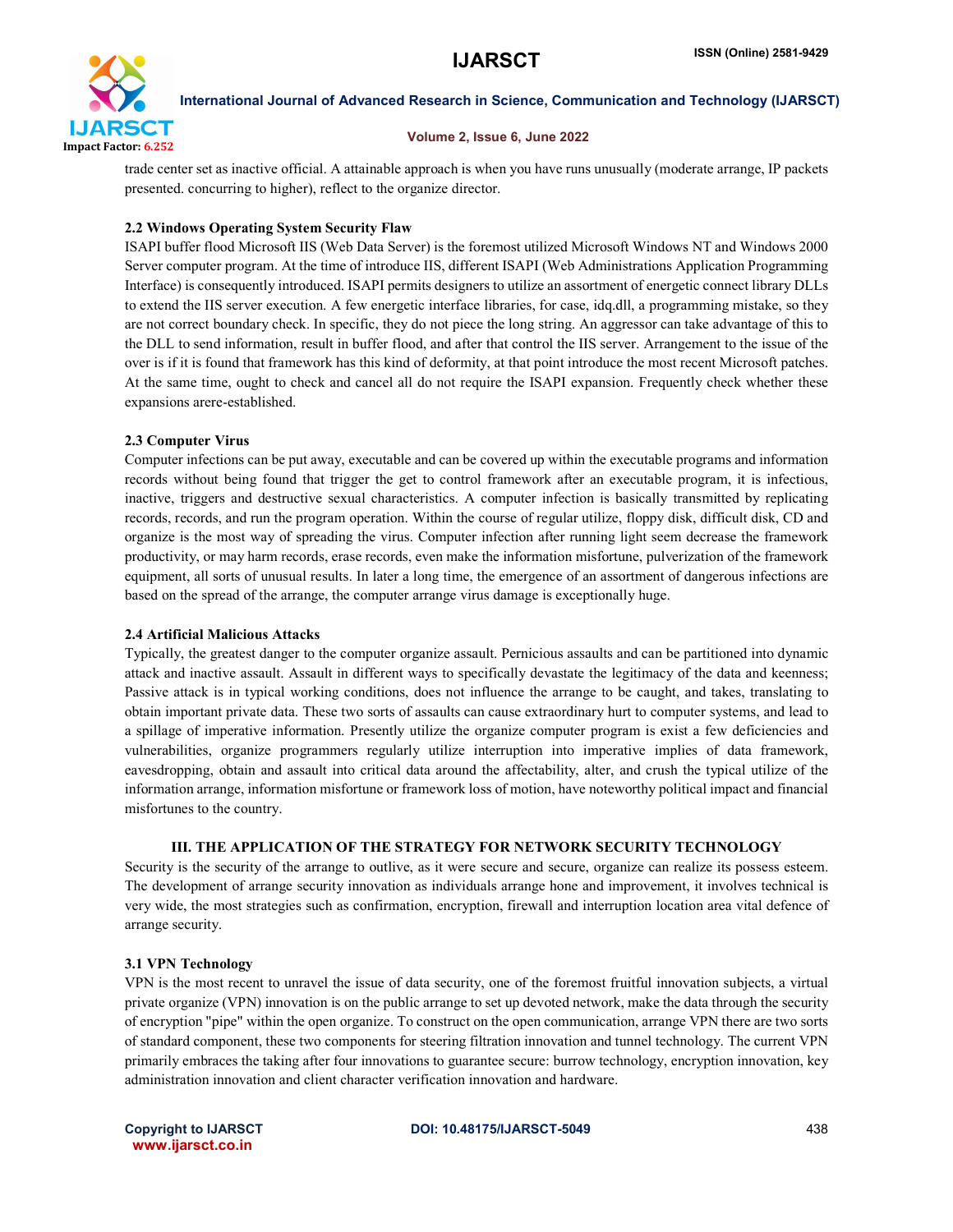

#### International Journal of Advanced Research in Science, Communication and Technology (IJARSCT)

#### Volume 2, Issue 6, June 2022

#### 3.2 Intrusion Detection Technology

Interruption Discovery innovation may be a hotspot within the investigate of the organize security, may be a kind of dynamic safety protection technology, provides the attacks of inside, outside and real-time assurance mis operation, intercept corresponding Intrusion some time recently arrange Framework compromised. In conjunction with the improvement of the time, Intrusion Detection technology will create within the course of the three: dispersed Interruption Discovery, brilliantly Intrusion Detection and comprehensive security defense arrangements. Interruption Discovery Framework (Interruption Location System, IDS for brief) may be a combination of computer program and equipment for Interruption Location, its fundamental work is to identify, in addition to recognizing portion avoid intrusion; Interruption location of forerunners, in this way handling, such as halt, closed, etc.; Intrusion of the document, giving lawful premise; Organize interruption occasions beneath danger level appraisal and recovery, and other capacities.

#### 3.3 Data Encryption Technology

Is the reason of data encryption security organize information, records, secret word, and control data, and protect the online transmission of information. The commonly utilized strategies are interface encryption, the endpoint encryption and encryption three hubs, the reason of interface encryption is to secure the organize hub connect between data security; The end-to-end encryption is the reason of the source conclusion client to conclusion user's information assurance; Hub is the reason of encryption between the source hub and goal hub transmission interface to supply assurance.

#### 3.4 Authentication Technology

Certification is a vital innovation to anticipate malevolent assaults, it is critical to all sorts of information system security in open environment, the most reason of the certification, there are two:

- 1. Confirmation information of the sender is legitimate.
- 2. To confirm the judgment of the data to guarantee that the data has not been tampered with within the prepare of transmission, replay or delay, etc. The pertinent certification fundamental procedures are: message authentication, character confirmation and advanced signature. Message authentication and personality confirmation has solved the communication parties fascinated by conditions to anticipate the harm of a third party and camouflage. Computerized signature can anticipate others mimic sending and accepting of data, and avoid I afterward denied that I have been sending and getting exercises.

#### 3.5 Access Control Technology

Get to control is the most technique of network security and security, the most errand is to guarantee that are not illegal use of arrange assets and get to exceptionally much, moreover is the upkeep of arrange framework security, to secure the important means of organize assets, is one of the foremost vital center techniques of organize security. Get to control technology including network get to control, arrange get to control, security control, property security control directory, the net server security control, organize checking and locking control, organize harbour and hub security control and so on. Agreeing to the level of organize security, arrange space environment is diverse, can be flexibly set the sum and sort of get to control.

#### IV. DESIGN PRINCIPLE

The plan rule of arrange security assurance framework from the point of view of the organize security of network safe security framework plan and usage ought to be concurring to the taking after principles:

- 1. The slightest benefit guideline: any protest ought to as it had the benefit of the protest ought to total their assigned assignments, dodge introduction beneath assault, and decrease misfortunes caused by invasion.
- 2. The principle of defense in profundity: arrange security framework may be a multi-layer security framework, avoid become "single disappointment point" within the network.
- 3. The blocking point rule: the perfect organize security framework ought to be the security control points in interconnection organize, called it "choke focuses" here, it disentangles the organize security administration, simple to monitor organize communication and review.
- 4. Rule: the weakest interface chain of security assurance is the fundamental guideline of the quality of its weakest